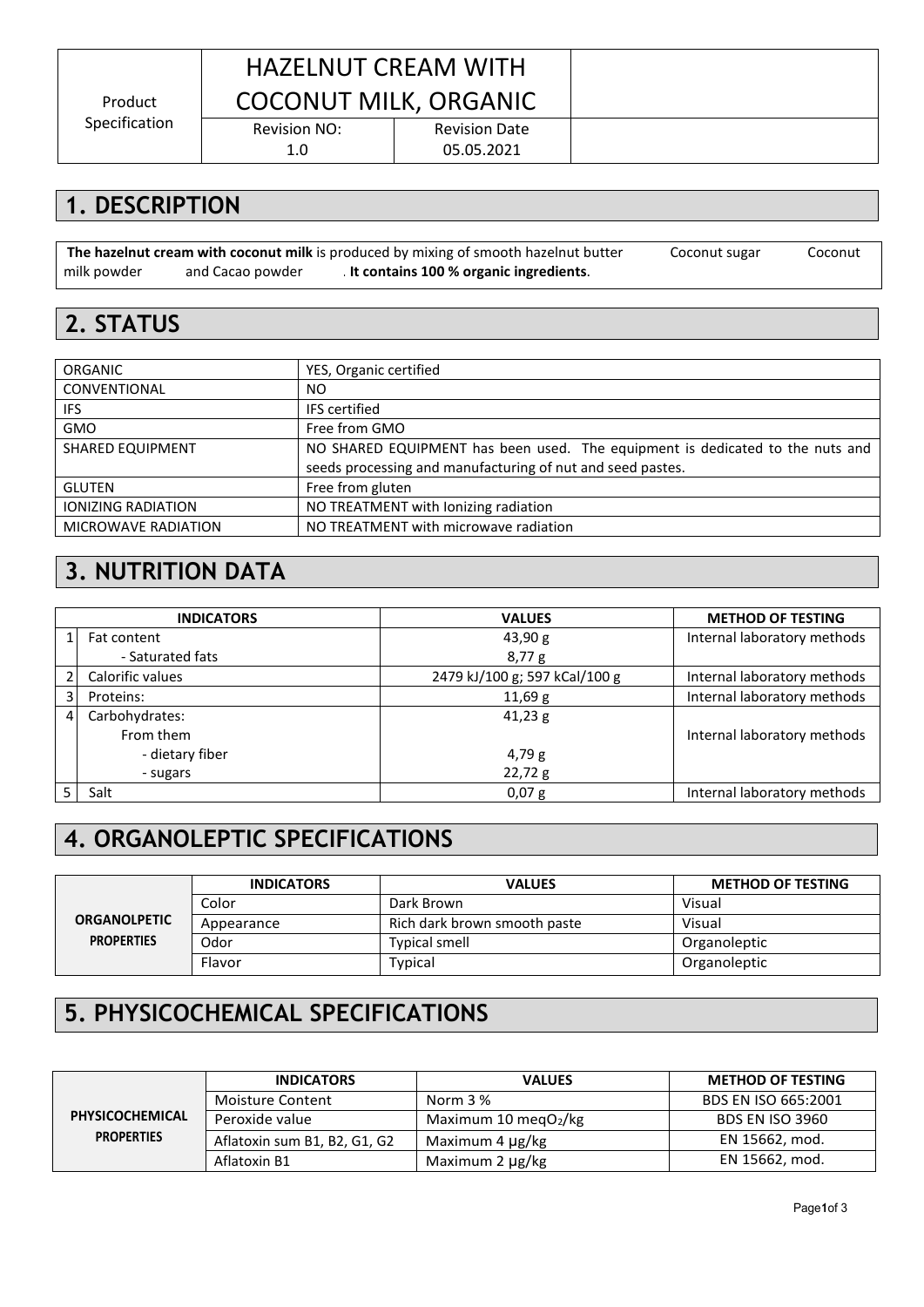Product Specification

# HAZELNUT CREAM WITH COCONUT MILK, ORGANIC

Revision NO:

Revision Date 05.05.2021

## **6. MICROBIOLOGICAL SPECIFICATIONS**

1.0

|                   | <b>INDICATORS</b>       | <b>VALUES</b>        | <b>METHOD OF TESTING</b> |
|-------------------|-------------------------|----------------------|--------------------------|
|                   | Total microbial count   | $< 10^{6}4$ cfu/g    | ISO 4833-1               |
| <b>MICRO-</b>     | E. coli                 | $< 10 \text{ cfu/g}$ | BDS ISO 16649-2:2014     |
| <b>BIOLOGICAL</b> | Enterobacteriaceae      | $< 102$ cfu/g        | BDS EN ISO 21528-2:2017  |
| <b>PROPERTIES</b> | Salmonella              | Absent in 25g        | BDS EN ISO 6579-1:2017   |
|                   | <b>Yeast and Moulds</b> | $< 10^2$ 4 cfu/g     | BDS ISO 21527-1/2:2011   |

## **7. PACKAGING LABELLING AND STORAGE SPECIFICATIONS**

| Packaging          | <b>Numbers</b>                                                                                           | Boxes on | <b>TOTAL on EPAL</b> | Nett weight | Gross weight | Shelf life |
|--------------------|----------------------------------------------------------------------------------------------------------|----------|----------------------|-------------|--------------|------------|
|                    | in a box                                                                                                 | EPAL     |                      | EPAL        | EPAL         | (Months)   |
| 10 kg, PP          |                                                                                                          |          | 36 pcs               | 360 kg      | 392 kg       | 12         |
| 5 kg, PP           |                                                                                                          |          | 75 pcs               | 375 kg      | 408 kg       | 12         |
| $1$ kg, PP         | 5.                                                                                                       | 80       | 400                  | 400 kg      | 468 kg       | 12         |
| 500 g, Glass       | 12                                                                                                       | 80       | 960                  | 480 kg      | 760 kg       | 24         |
| 250 g, Glass       | 12                                                                                                       | 120      | 1440                 | 360 kg      | 633 kg       | 24         |
| 200 g, Glass       | 12                                                                                                       | 120      | 1440                 | 288 kg      | 573 kg       | 24         |
| 170 g, Glass       | 12                                                                                                       | 120      | 1440                 | 244,8 kg    | 537 kg       | 24         |
| Storage conditions | Keep in closed containers in cool dry place, temperature $1 - 25$ °C. Store away from odors and sunlight |          |                      |             |              |            |
|                    | and heat sources.                                                                                        |          |                      |             |              |            |
| Origin             | <b>Bulgaria</b>                                                                                          |          |                      |             |              |            |
| <b>Branding</b>    | <b>BELUN</b>                                                                                             |          |                      |             |              |            |
| PRIVATE LABEL      | Available for Private Label orders                                                                       |          |                      |             |              |            |

### **8. USAGE**

**For direct consumption.**

## **9. ALLERGENS**

| <b>Components</b>                   | <b>Contained as ingredient</b> |    | Possible cross contamination |    |  |  |  |  |
|-------------------------------------|--------------------------------|----|------------------------------|----|--|--|--|--|
|                                     | Yes                            | No | <b>Yes</b>                   | No |  |  |  |  |
| Cereals containing gluten           |                                |    |                              |    |  |  |  |  |
| Wheat                               |                                | Χ  |                              | x  |  |  |  |  |
| Rye                                 |                                |    |                              |    |  |  |  |  |
| <b>Barley</b>                       |                                |    |                              |    |  |  |  |  |
| Oat                                 |                                |    |                              |    |  |  |  |  |
| Spelt                               |                                |    |                              |    |  |  |  |  |
| Kamut                               |                                | Χ  |                              | v  |  |  |  |  |
| <b>Hybrids</b>                      |                                |    |                              |    |  |  |  |  |
| Crustaceans and crustacean products |                                | Χ  |                              | Χ  |  |  |  |  |
| Eggs and egg products               |                                | X  |                              | x  |  |  |  |  |
| Fish and fish products              |                                |    |                              | Χ  |  |  |  |  |
| Peanuts and peanut products         |                                |    | Χ                            |    |  |  |  |  |
| Soybeans and soya products          |                                |    |                              | x  |  |  |  |  |
| Milk and dairy products             |                                |    | χ                            |    |  |  |  |  |